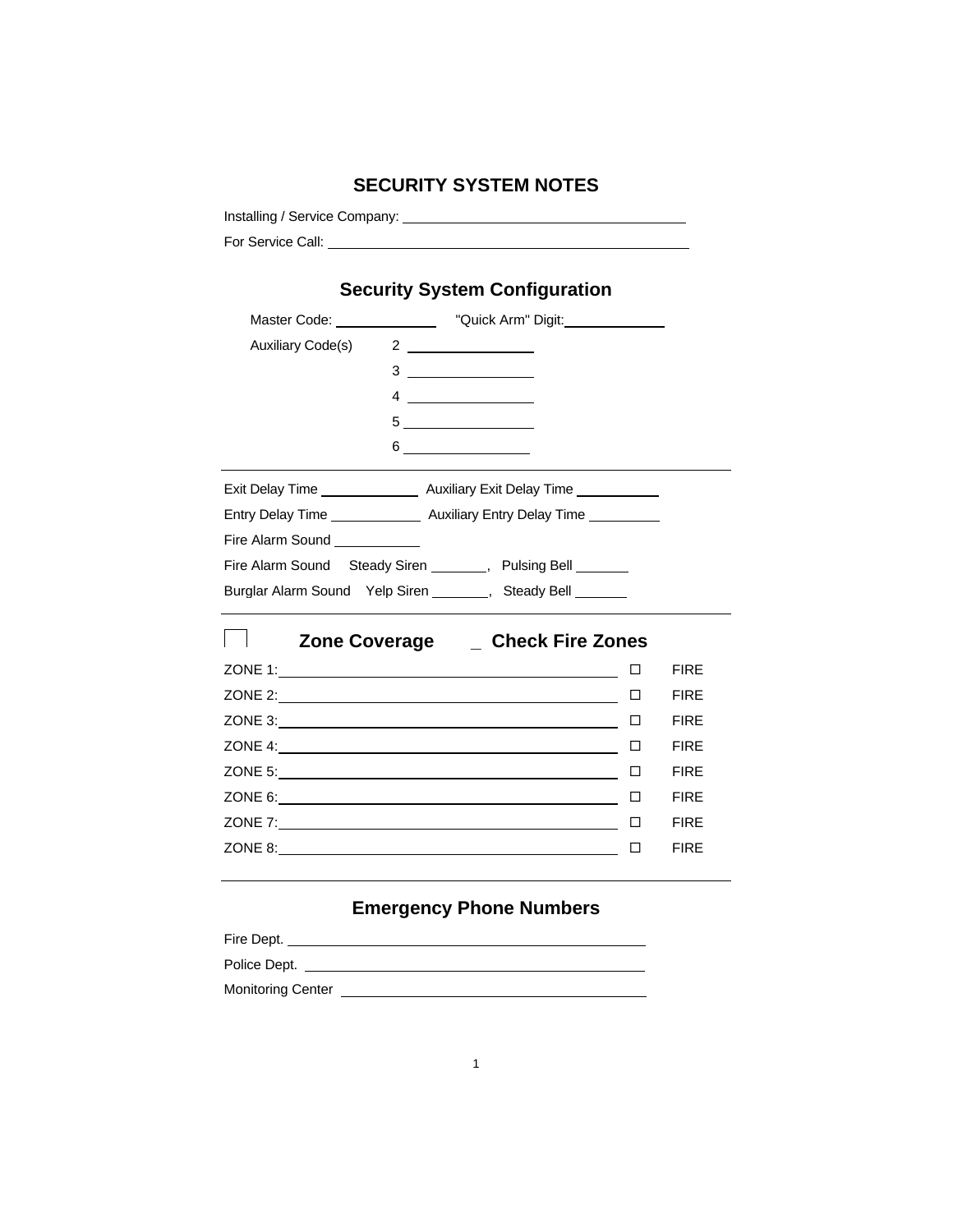THIS MANUAL IS FURNISHED TO HELP YOU UNDERSTAND YOUR SECURITY SYSTEM AND BECOME PROFICIENT IN ITS OPERATION. ALL USERS OF YOUR SECURITY SYSTEM SHOULD READ AND FOLLOW THE INSTRUCTIONS AND PRECAUTIONS IN THIS BOOKLET. FAILURE TO DO SO COULD RESULT IN THE SECURITY SYSTEM NOT WORKING PROPERLY. THIS BOOKLET SHOULD BE KEPT IN AN ACCESSIBLE LOCATION FOR THE LIFE OF THE SECURITY SYSTEM. IF YOU DO NOT UNDERSTAND ANY PART OF THIS MANUAL YOU SHOULD NOTIFY YOUR INSTALLING COMPANY AND ASK FOR THAT SECTION OF THE MANUAL TO BE EXPLAINED FULLY.

The SECURITY CONTROL CENTER is turned on (ARMED) and off (DISARMED) by entering a 4 digit code into the Keypad Control, which is similar to a telephone keypad. The Keypad Control includes 12 indicator lights and a built-in electronic sounder. These provide specific information relating to the status of the security system which is described in this booklet. Understanding what the lights and sounds mean will help you easily operate your system.

SO REMEMBER, READ THE ENTIRE MANUAL, AND IF POSSIBLE, PRACTICE ON THE KEYPAD CONTROL WHILE YOUR PROFESSIONAL INSTALLER IS AT YOUR BUILDING. IF YOU HAVE ANY QUESTIONS ASK YOUR INSTALLING COMPANY.

PLEASE KEEP IN MIND THAT THE LEVEL OF SECURITY YOU WILL OBTAIN WITH THIS SYSTEM RELATES SPECIFICALLY WITH TWO MAJOR FACTORS:

- 1. The quantity, quality, and placement of security devices attached to this system.
- 2. The knowledge you have of the security system and how that knowledge is utilized in a weekly test of the complete system.

#### **YOU SHOULD BE AWARE OF THE FOLLOWING FACTS AND USE THEM WHEN PREPARING A SAFETY/SECURITY PLAN FOR YOUR HOME/BUSINESS.**

- Your security system is an electronic device and is subject to failure or malfunction. Do not rely on it as your single source of security.
- Your system should be tested weekly.
- Your system will not work without power.
- Warning devices will need to be loud enough, wired correctly, and properly placed to provide notification of an alarm event.
- Smoke and heat detectors may not detect heat and smoke in all situations.
- Use qualified security professionals to select, install, and maintain your security system.
- It may be possible to arm the security system without the backup battery connected. Your periodic test should be done with A.C. Power removed to verify the battery is connected and adequately charged.
- Care should be taken to plug in and properly restrain the A.C. Transformer after testing.

**PLEASE READ THIS ENTIRE BOOKLET CAREFULLY BEFORE OPERATING YOUR SECURITY CONTROL SYSTEM. IF YOU DO NOT UNDERSTAND ANY PORTION OF THIS MANUAL, OR IF YOU HAVE ANY QUESTIONS ABOUT YOUR SYSTEM, CONTACT THE INSTALLING COMPANY LISTED ON PAGE 1 OF THIS BOOKLET.**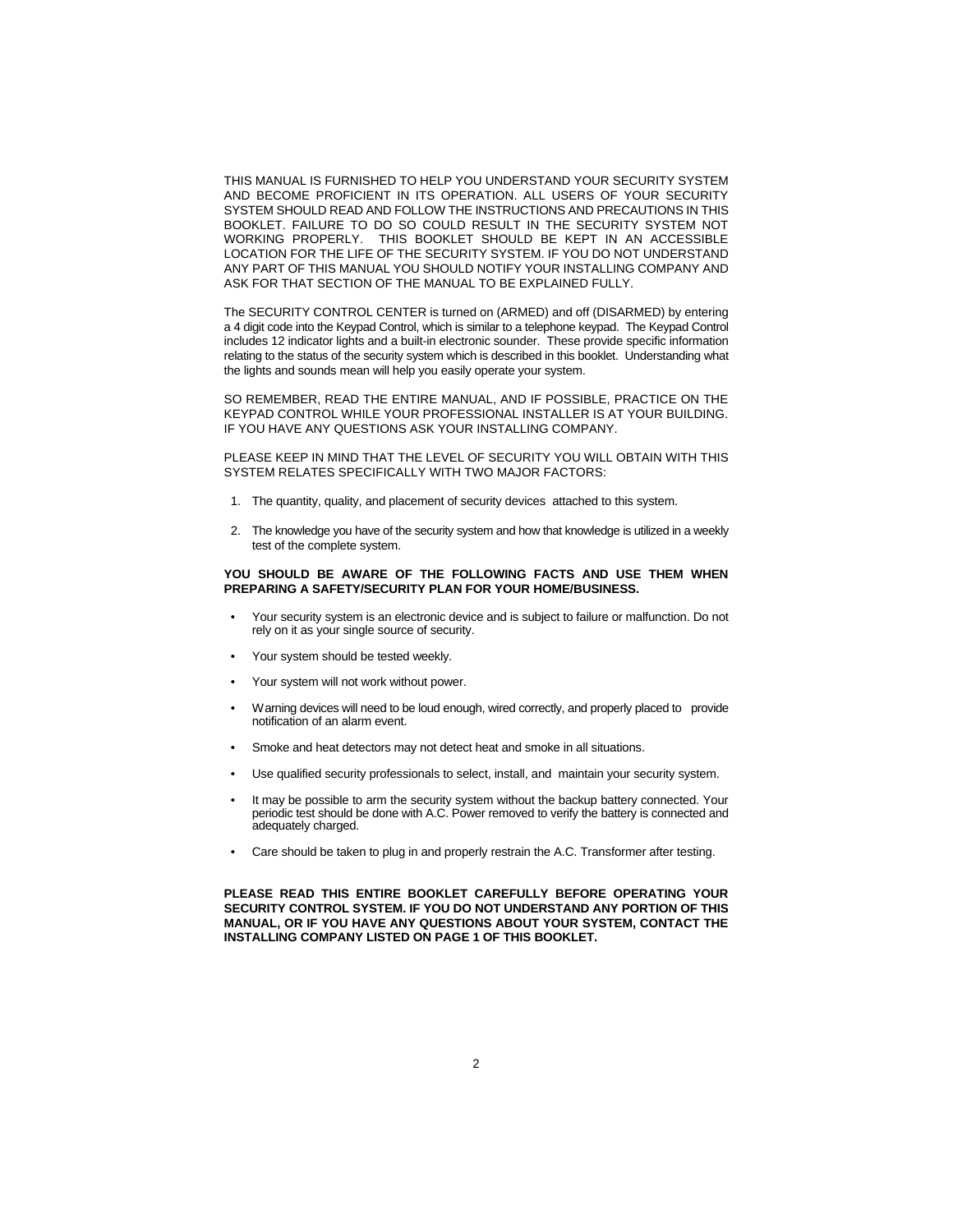#### *HOW TO ARM YOUR SECURITY SYSTEM*

To Arm the security system, close all of the protected doors and windows. The green "READY" light on the keypad control will be illuminated when all of the protected zones and sensors are secure. If any of the zones are bypassed, a sensor in that zone can be violated without affecting the "READY" light. The security system will not arm if the "READY" light is not illuminated. With the "READY" light on, you may arm the security system with your Master Code or one of the Auxiliary codes.

Each time a key is pressed on the keypad control, a short tone (beep) will sound. If the keypad beeps three times after a code entry, or it does not arm, it is an indication that the code has not been accepted. Press the [#] key to reset, and re-enter a valid code. If an error is made during code entry, press [#] key and re-enter the code.

If the keypad control beeps continuously after code entry, it is an indication that; (1) the "POWER" light is off, meaning there is no AC power to your system; or (2) a faulted fire zone. The keypad sounder can be silenced by re-entering your four digit code. If the "POWER" light is off, you should restore power to the system if possible. If you are unable to correct the above conditions, you should contact the installing company listed on page 1 of this booklet for service.

When the security system has accepted a valid code, the red "ARMED" light will illuminate indicating that the system has been turned on. If you choose to leave the protected area, you must exit through a designated exit door within the exit delay time noted on page 1. If you choose to stay within the protected area, insure that all interior zones which may be tripped by your movement are bypassed.

## *HOW TO DISARM YOUR SECURITY SYSTEM*

When you enter the protected area through one of the designated entry/exit doors, the keypad control will sound a continuous tone (beep) for the duration of the entry delay time, or until you enter a valid code. After a valid code has been entered, the red "ARMED" light will turn off, and the tone will stop. The security system is now DISARMED. If a valid code is not entered before the end of the entry delay time, an alarm will occur. (NOTE: IF THE RED "ARMED" LIGHT IS FLASHING DURING THE ENTRY DELAY, THE ALARM SYSTEM HAS BEEN ACTIVATED IN YOUR ABSENCE. LEAVE THE BUILDING IMMEDIATELY AND CALL YOUR ALARM COMPANY AND/OR THE POLICE FROM A SAFE LOCATION.)

## *HOW TO BYPASS ZONES*

When zones are open or unsecured, their corresponding LEDs will flash. To bypass any of the zones, press  $[\ast]$ , zone number(s) to be bypassed, and  $[\ast]$ . When bypassed, corresponding zone LEDs will be on steady. Zones cannot be bypassed or unbypassed while the control is in the armed state. Upon disarming, all bypassed zones will be unbypassed. As bypassed zones are not protected, the bypass procedure should only be given to authorized persons.

## *QUICK-ARM FEATURE*

If checked, your security system has a "QUICK ARM" code programmed. This feature will allow you to arm the security system by pressing one, pre-designated key on the keypad control. This "QUICK ARM" code is for **ARMING ONLY,** and will not disarm the Security System. This makes it ideal for a maid code, babysitter code, etc. This code can only be programmed and/or changed by your installing company.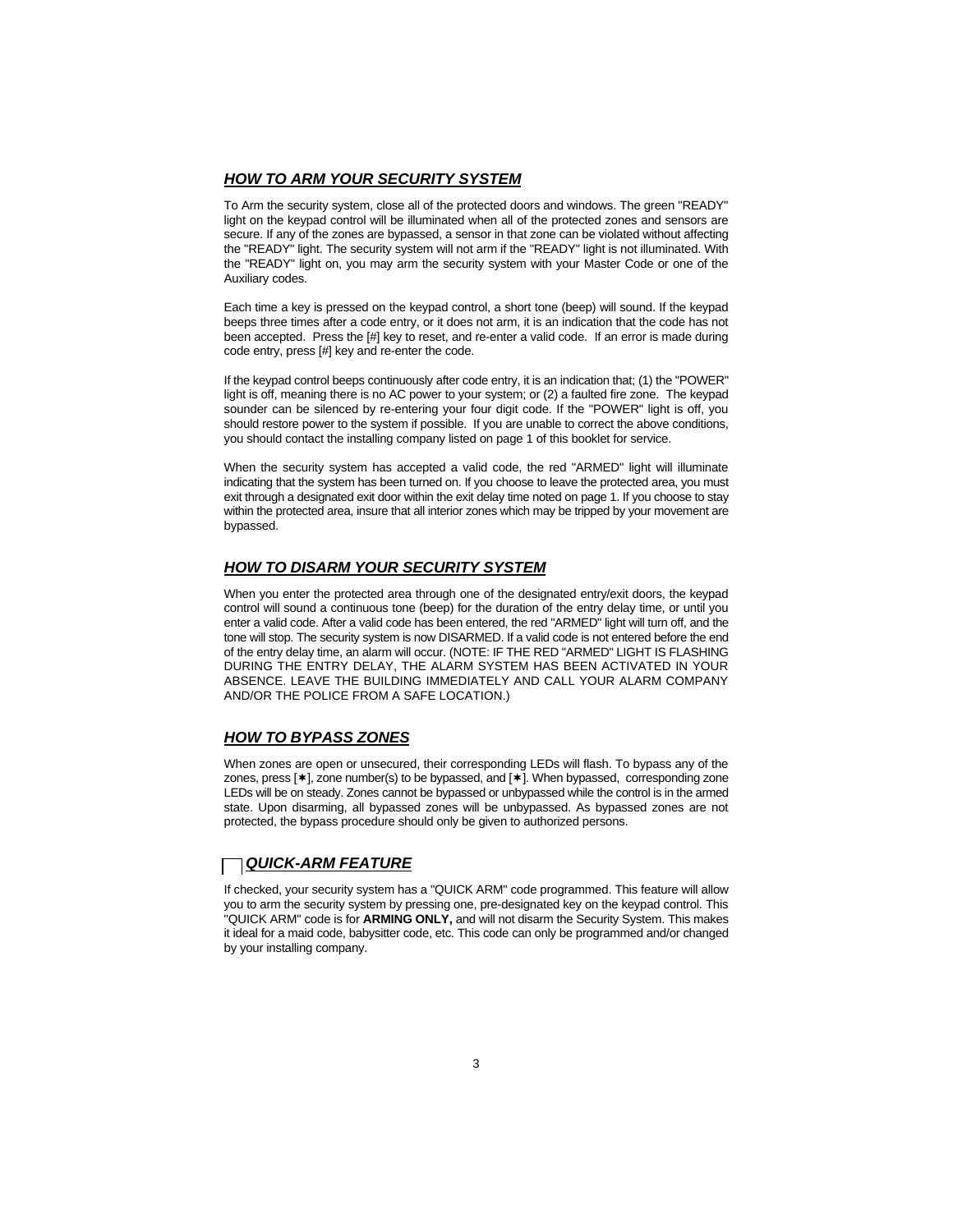## *AUTOMATIC BYPASS OPTION*

If checked, the "AUTOMATIC BYPASS" option has been selected by your installing company. With this feature enabled, all interior zones will automatically bypass if you "ARM" your security system and do not leave through a designated entry/exit door. The "AUTOMATIC BYPASS" will occur at the end of the exit delay time. At this time, all bypassed "ZONE" lights will become illuminated. With the interior zones bypassed, occupants are allowed the freedom of movement inside of the Home/Business while the security system is "ARMED".

## *INSTANT / DELAY OPTION*

If checked, the "INSTANT" option has been selected by your installing company. With this feature enabled, if you do not wish to have a delay on your entry/exit doors, this can be accomplished by pressing the  $[\ast]$  key on your keypad while the system is "ARMED". At this time, the "INSTANT" light will illuminate and there will be no entry delay when the entry/exit doors are opened. Any time the "INSTANT" light is on and the exit delay has expired, the opening of an entry/exit door will produce an immediate alarm, making this feature ideal when a high level of security is desired, and no authorized entries are anticipated. By pressing the  $[*]$  key again, the "INSTANT" light will turn off, and an entry delay will be present on designated entry/exit doors.

NOTE: Your installing company may have programmed the "INSTANT" option to occur in conjunction with the "AUTOMATIC BYPASS" feature. In this case, the "INSTANT" light and the bypassed "ZONE" lights will become illuminated at the end of the exit delay. If this occurs, you still have the ability to turn the "INSTANT" feature off, and/or on by pressing the  $[\ast]$  key.

#### *TURNING ON THE CHIME FEATURE*

Your Security Control Center will operate in the "CHIME" mode to allow the monitoring of selected perimeter doors and windows and designated interior areas while the Security System is not armed/

While in the "CHIME" mode, the opening of perimeter doors or windows, or a violation of designated interior areas will cause the Keypad Control to sound (beep) for one second.

To use this feature, press the first digit of the Master Code. In five seconds the Keypad Control will sound (beep), indicating that this feature has been enabled. To turn this feature off, press the first digit of the Master Code. In five seconds the Keypad Control will sound (beep), indicating that this feature has been turned off.

## *KEYPAD ACTIVATED PANIC/HOLD-UP ALARM*

If checked, this feature has been selected by your installing company. If so, when the star  $[*]$  and pound [#] keys are pressed at the same time for one second, a local audible alarm will sound. If your system is connected to a monitoring center, an emergency report could be transmitted to that center. These keys should only be pressed in an emergency situation requiring immediate response by law enforcement personnel.

PLEASE NOTE: Some Panic/Hold-Up alarms are programmed to be silent at the protected site while reporting an alarm to the monitoring center. Check with your installing company to determine how your security system will respond to the Panic/Hold-Up activation.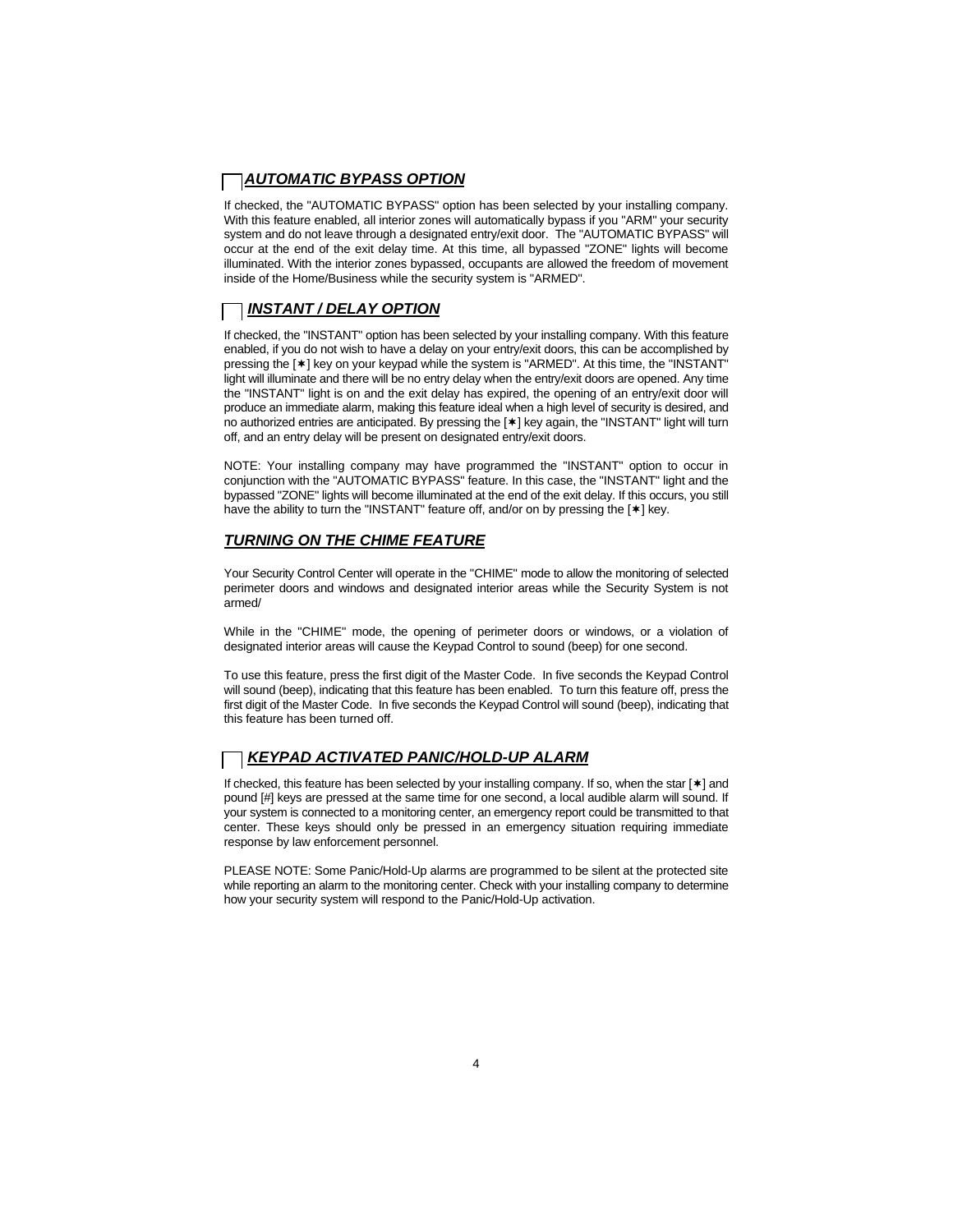## *KEYPAD ACTIVATED FIRE ALARM*

If checked, this feature has been selected by your installing company. If so, you can activate the Fire alarm by pressing the one [1] and three [3] keys at the same time for one second. If your system is connected to a monitoring center, an emergency report could be sent to that center. These keys should only be pressed in an emergency situation requiring response by fire department personnel.

## *FIRE ZONE*

If checked, your system has zones designated as "FIRE" zones. When this option is selected, and approved heat or smoke detectors are attached to these selected zones, a Fire alarm sound can be initiated from the security system. You should familiarize yourself and your family or staff with this sound (see page 1, Fire Alarm sound) and follow an evacuation plan if this "FIRE" alarm sound is heard. (see page 8 for assistance in formulating an evacuation plan). To silence the audible "FIRE" alarm sound, enter a valid code. To reset the zone LEDs designated as "FIRE" zones and /or smoke detectors, press the [#] key (reset) on the keypad. After 10 seconds, the zone LEDs designated as "FIRE" zones should extinguish, and the light on the affected smoke detector should go out. If you are unable to reset the LEDs for designated "FIRE" zones or smoke detectors after all smoke has cleared, you should immediately call the service phone number listed on page 1 of this booklet.

## *KEYPAD ACTIVATED AUXILIARY ALARM*

If checked, this feature has been selected by your installing company. If so, you can activate the auxiliary alarm by pressing the [4] and [6] keys at the same time for one second. If your system is connected to a monitoring center, an emergency report could be sent to that center. These keys should only be pressed in an emergency situation requiring response by emergency personnel. When the [4] and [6] are pressed together, the keypad will start to beep until a code is entered.

#### **PROGRAMMING ACCESS CODES**

The security system can be armed and disarmed by the Master code (User Code #1), and up to 6 auxiliary codes. All codes must have 4 digits. These Auxiliary codes are individually numbered from 2 to 7. If Auxiliary codes are desired, they must be programmed individually. Only persons knowing the Master Code (User Code #1)can assign or change auxiliary codes.

**CHANGING THE MASTER CODE -** The Master Code is User Code #1, and must be programmed by referring to it as code #1. For example, if the Master code is [1]-[2]-[3]-[4], and you want to change it to [5]-[3]-[4]-[2], the programming sequence would be as follows:

- Press  $[ * ]-[1]-[#].$  (This enters programming for user #1.)<br>■ Foter the current Master Code of [11-[21-[31-[4]
- Enter the current Master Code of [1]-[2]-[3]-[4].
- Press  $[\ast]$ -[1]-[#] to verifying that user code #1 is being changed.
- Enter your new Master Code of [5]-[3]-[4]-[2].
- End the sequence by pressing  $[*]-[1]-[#]$  to exit programming.

The entire sequence would consist of pressing 17 keys as follows.

## $\lceil$ \* ]-[1]-[#] - [1]-[2]-[3]-[4] - [\* ]-[1]-[#] - [5]-[3]-[4]-[2] - [\* ]-[1]-[#]

**IMPORTANT!! Changing the Master Code will invalidate your Duress Code and all auxiliary codes. After changing the Master code, you must reprogram these codes.**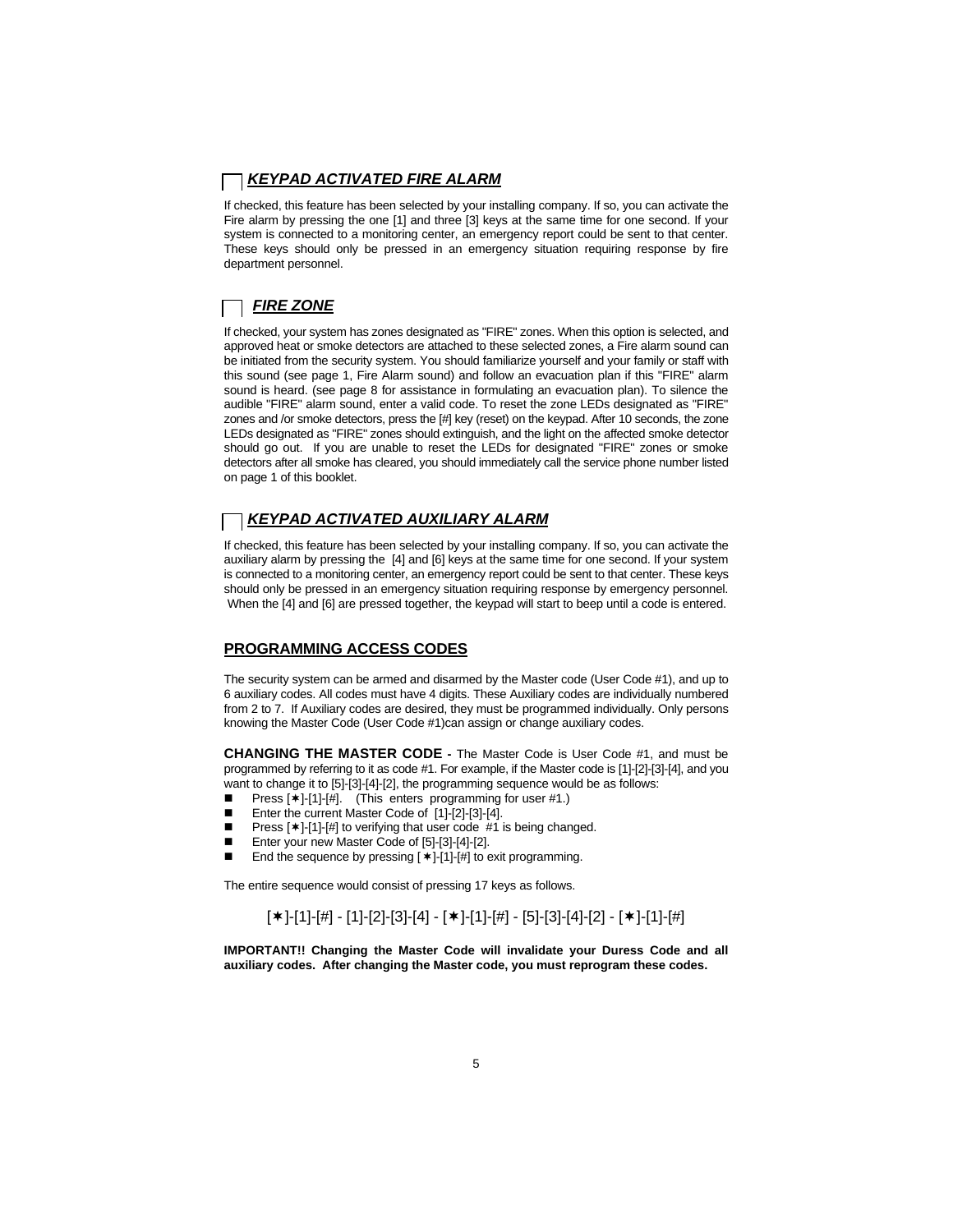**PROGRAMMING AUXILIARY CODES** - In order to program Auxiliary Codes, you must know the Master Code. As stated earlier, each Auxiliary Code has its own unique number from 2, thru 7 and must be referred to by its number. It is programmed much like the Master Code. For example, to program Auxiliary user code #2, the sequence would be as follows:

[\*]-[2]-[#] - [1]-[2]-[3]-[4] - [\*]-[2]-[#] - [ ]-[ ]-[ ]-[ ] - [\*]-[2]-[#] (New Code)

**REMOVING AUXILIARY CODES** - To remove an Auxiliary Code, simply program it to be the Master Code. For example, to remove User Code #2, the sequence would be as follows:

 $\lceil *l$ -[2]-[#] - [5]-[3]-[4]-[2] - [\*]-[2]-[#] - [5] -[3] -[4] -[2] - [\*1-[2]-[#]

User Code #2 has now been eliminated.

#### *DURESS CODE*

If checked, your security system has a "DURESS CODE" option. If so, this code may be programmed to send a special message to the central monitoring station if you are forced to arm or disarm your security system against your will. Check with your Installing/Servicing company to see if this option has been enabled for your system. If enabled, the Duress Code is programmed as Auxiliary Code number 7.

**IMPORTANT!!** Changing the Master Code will invalidate your Duress Code. After changing the Master Code, you MUST reprogram your Duress Code.

#### *AUDIBLE ALARM SOUNDS*

**FIRE:** Steady siren or pulsing bell.

**INTRUSION & PANIC:** Yelp siren or steady bell (when programmed with Audible capability).

#### *KEYPAD CONTROL LIGHT INDICATORS*

- **ARMED** RED: On when system is armed; off otherwise. Flashes for alarm memory if alarm was activated during arming cycle.
- **READY** GREEN: On when all zones are secure or and/or Bypassed and the system is ready to arm; off otherwise.
- **INSTANT** RED: On when the entry/exit zones are instant; off otherwise.
- **POWER** RED: On when AC power is on; off otherwise.
- **ZONES** YELLOW: Flashing means unsecured. Steady means bypassed. Off means <br>(1 8) secure. secure.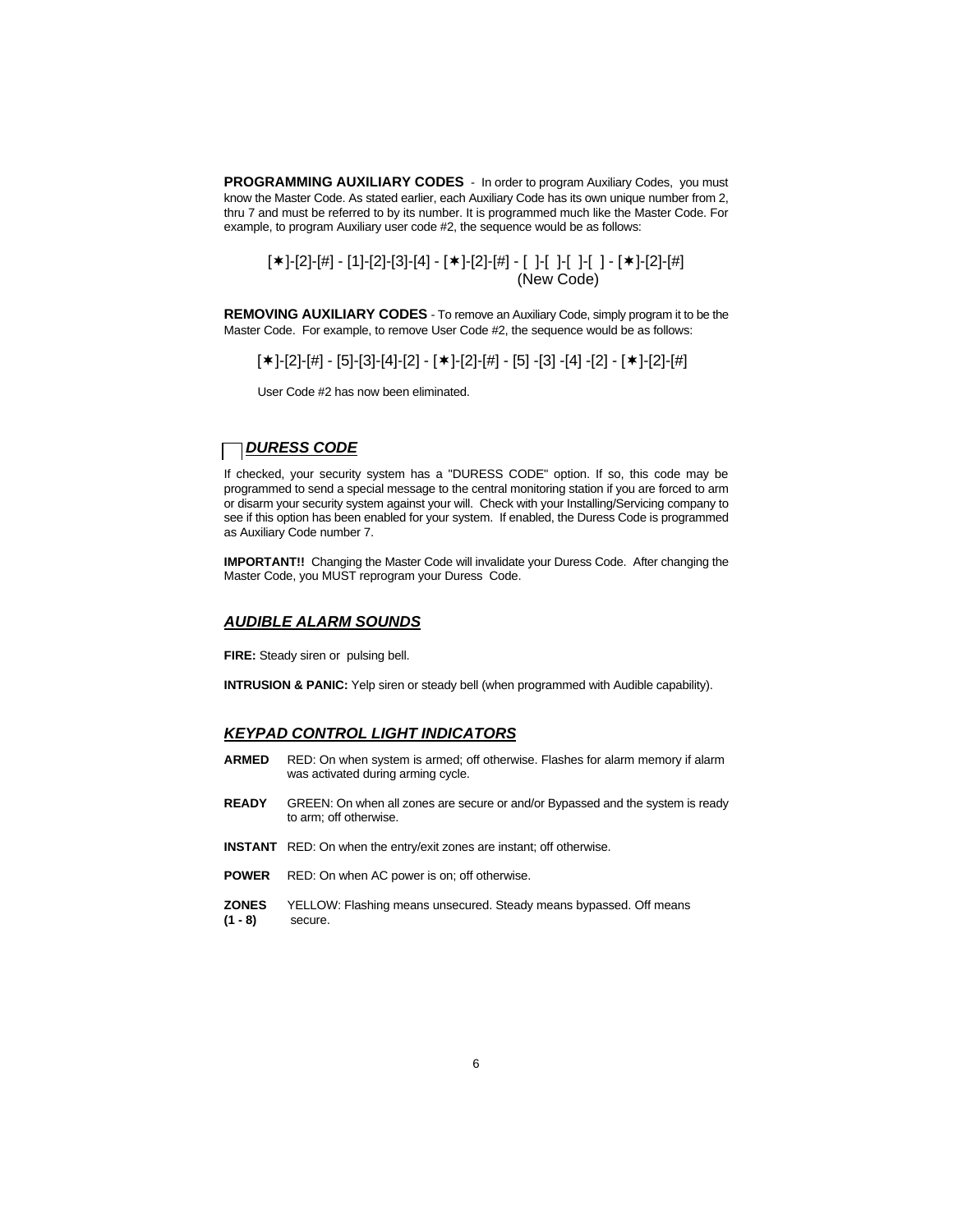#### *KEYPAD CONTROL TONES (BEEPS)*

#### **A sounder is built into the keypad and may sound for any of the following reasons:**

- Beeps for all keypresses.
- $\blacksquare$  Sounds a continuous tone during the Entry delay time.
- Pulses when a "Day Zone" is violated, a zone configured for fire has a trouble condition, or when the armed status changes and the "Power" light if off. It will also pulse when a zone light designated as a fire zone is on steady from a previous alarm, or blinking as a result of a previous fire trouble condition. When pulsing, it can be silenced by entering a valid code. (The armed state of your security system will not change when a valid code is entered to silence the pulsing sounder.)
- 3 Beeps for trying to arm when a faulted zone is not bypassed.
- Beeps 1 second for "CHIME" and when this feature is activated or deactivated.
- 3 Beeps when errors are made reprogramming codes.
- Beeps 1 second at the end of the exit delay.

#### *RESETTING YOUR SECURITY CONTROL CENTER*

In the event of a system malfunction in the Security Control Center, press the reset key [#] located on the Keypad Control for one (1) second. This should reset the code sequence and restore normal operation. If the problem persists, call the service number located on page 1 of this booklet for service.

#### *TESTING YOUR SECURITY SYSTEM*

There are several tests you should perform on a periodic basis (at least once a week) to insure that your Security System is functioning properly.

- Enable the "CHIME" Feature and open all protected windows and doors. The Keypad Control should sound (beep) for each device and the appropriate yellow zone light should blink.
- Walk into all areas protected by motion detection devices while someone observes the Keypad Control. The appropriate yellow zone light should blink for each sensor tested.
- **n** If your system has a "FIRE" Zone, the Smoke or Heat detectors should be tested at least monthly. If your Security System is monitored by a Central Monitoring Station, always call before to let them know that you are about to conduct a test of the fire detection system. Always call after the test to ask for results and to put your fire detection system back into service.
- If the Siren/Bell test option has been selected by your installing company, you may activate the siren/bell by pressing the one [1] and the seven [7] keys at the same time for one second. To silence the siren/bell, enter your 4 digit Master or Auxiliary Code.

If any of the above tests are not successful or the results unclear, contact your service company at the phone number listed on page 1 of this booklet.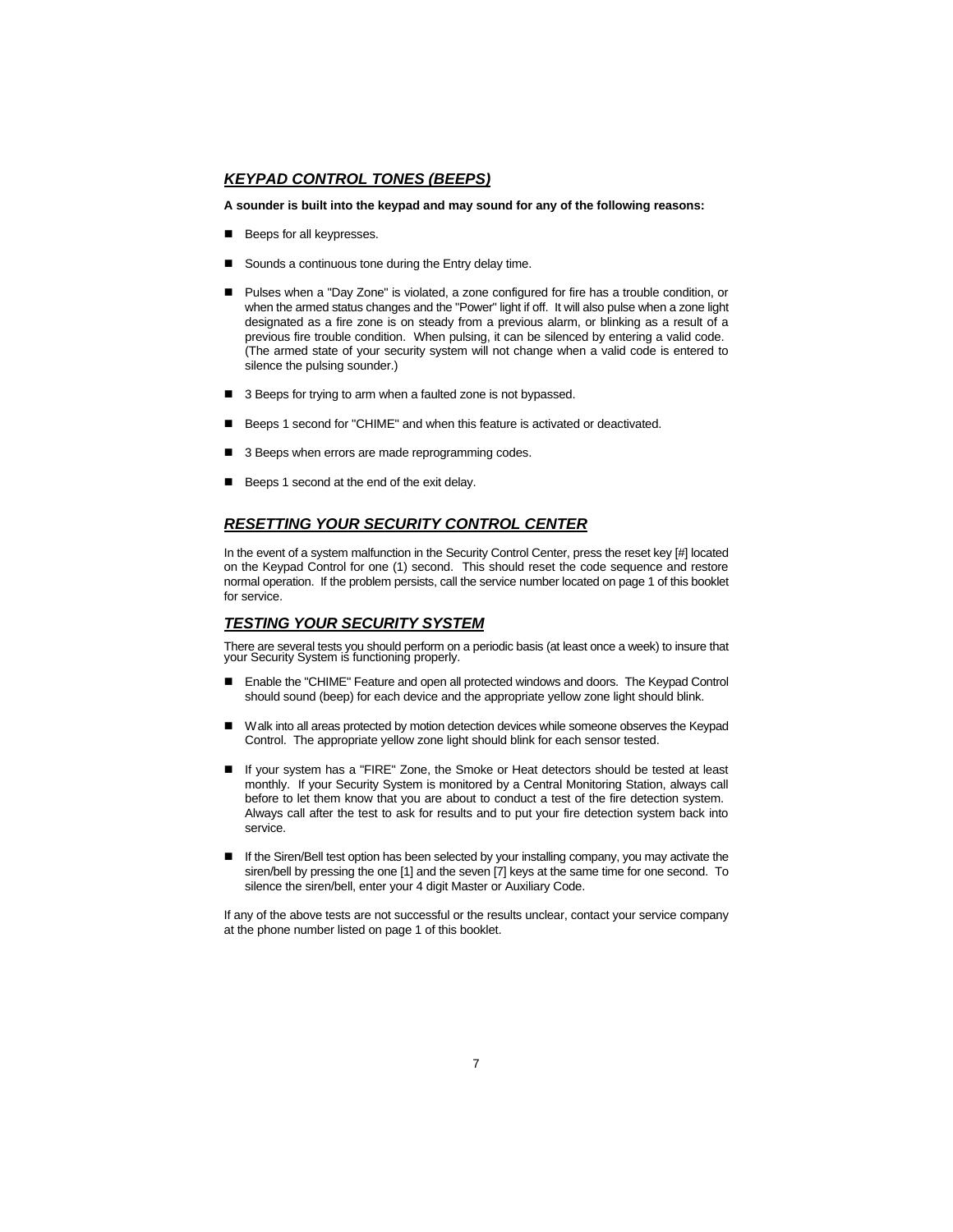#### *EMERGENCY EVACUATION PLANS*

An emergency evacuation plan should be established for an actual fire alarm condition. For example, the following steps are recommended by the National Fire Protection Association and can be used as a guide in establishing an evacuation plan for your building.

Draw up a floor plan of your home. Show windows, doors, stairs, and rooftops that can be used for escape. Indicate each occupant's escape routes. Always keep these routes free from obstruction.

Determine two means of escape from each room. One will be the normal exit from the building. The other may be a window that opens easily. An escape ladder may have to be located near the window if there is a long drop to the ground below.

Set a meeting place outdoors for a headcount of the building occupants.

Practice escape procedures. In a home, sleep with bedroom door closed; this will increase your escape time. If you suspect fire, test the door for heat. If you think it is safe, brace your shoulder against the door and open it cautiously. Be ready to slam the door if smoke or heat rush in. Practice escaping to the outdoors and meeting in an assigned spot. Call the Fire Department from a neighbor's phone.

NOTE: After the installation of your Security System has been completed, notify your local Fire and Police Departments to give them your name and address for their records.

Early warning fire detection is best achieved by the installation of fire detection equipment in all rooms.

This equipment should be installed in accordance with the National Fire Protection Association's Standard 74. For additional information write the National Fire Protection Association, Batterymarch Park, Quincy, MA 02269.

The following are examples of evacuation plans. A plan unique to your home or business should be drawn and memorized by each occupant.



**FRONT** 



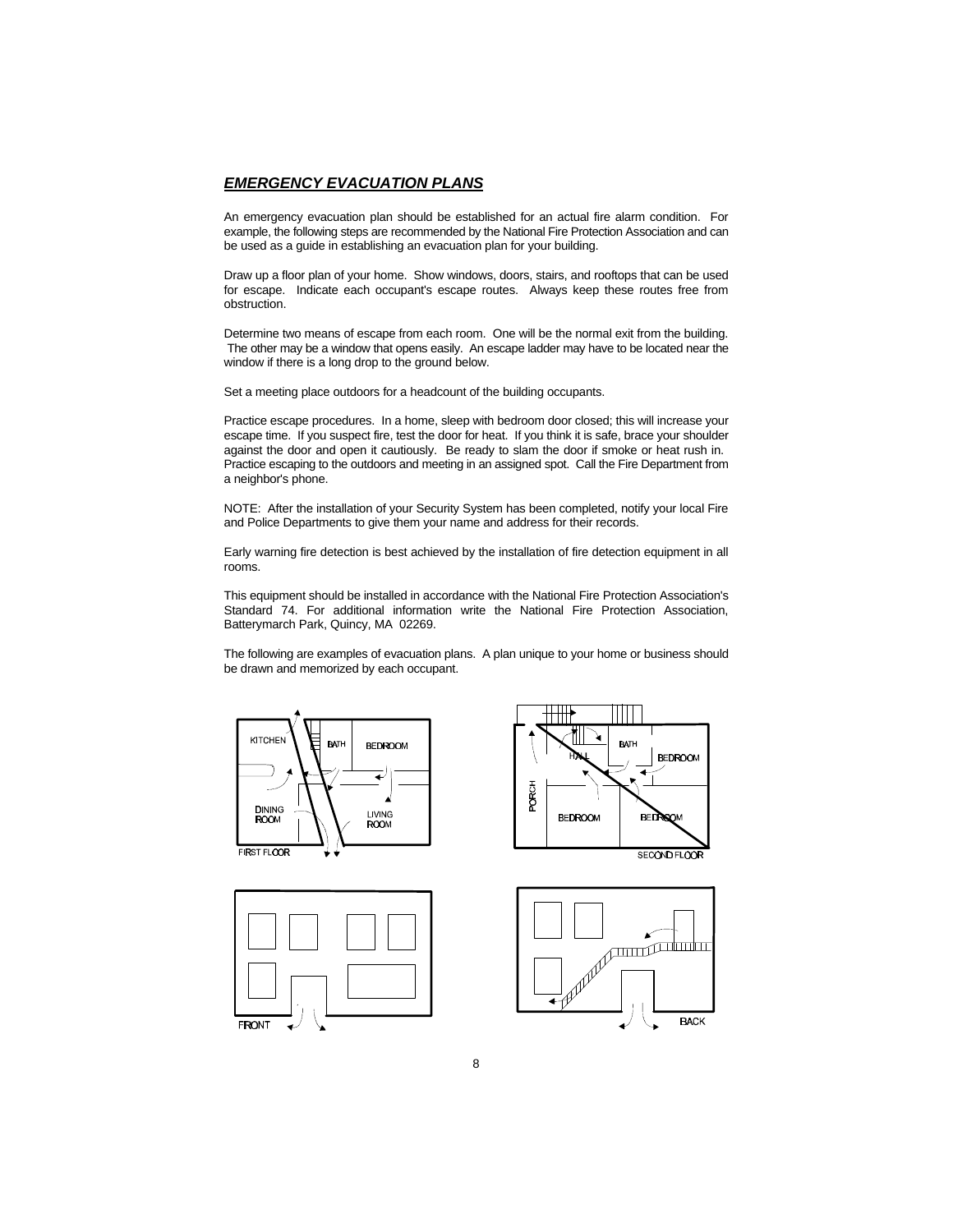Caddx| **Caddx Controls, Inc.** 

**8980 USER'S MANUAL**